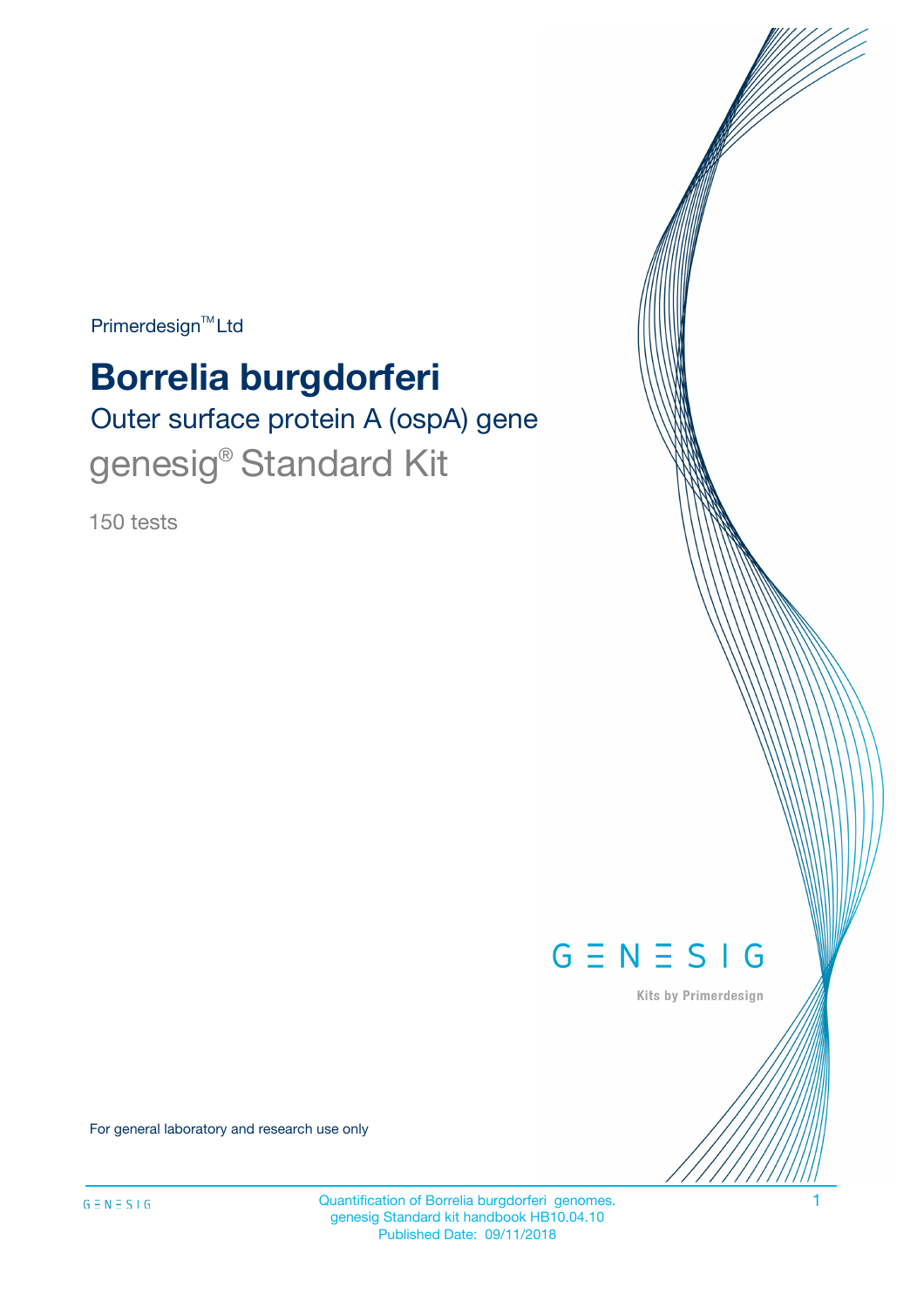### Introduction to Borrelia burgdorferi

Borrelia burgdorferi is a Gram negative aerobic bacterium which is a causative agent of Lyme disease. It is considered to be the most common tick-borne bacterial disease in the world. They belong to the spirochete class, genus Borrelia and have a single stranded, linear DNA genome of approximately 910 kb in length. The genome contains approximately 853 genes coding for basic functions and has several accompanying plasmids. It is a helical bacterium with an inner and outer membrane as well as a flexible cell wall. The cell is normally only 1µm wide but due to its cylindrical shape can be 10-25  $\mu$ m long. It is structurally distinct as the flagella are located inside the periplasm between the inner and outer cell membranes. These allow the cell to travel through the tissue of its infected host or vector, causing it to be highly invasive.

B.burgdorferi is primarily transmitted by ticks of the genus Ixodes which serves as both a vector and a reservoir for the virus. I. scapularis and I. pacificus are the most common vectors found in the US while I. ricinus and I. persulcatus are found in Europe and Asia. The ticks usually acquire and transmit the spirochaete form of the bacteria by feeding on an infected host. The bacteria subsequently reside in the lumen of the tick's digestive tract, multiplying whilst remaining there during maturation through the nymph and adult life cycle stages. The bacteria then migrate to the salivary glands attaching themselves to the immunosuppressive tick salivary proteins. As an adult, the tick feeds on a new host resulting in infection of that host at around 24 hours after attachment. The bacterial infection begins at the site of the tick bite but can spread if untreated.

Infection in the skin causes a "bull's eye" rash around the bite site, sometimes accompanied by erythema migraine. The rash can be treated with a course of antibiotics but if left untreated can lead to a disseminated infection through the bloodstream resulting in neurological problems such as facial palsy or meningitis. A third stage of this infection is persistent and can be seen several months after the initial infection, causing chronic symptoms of the heart, brain, nerves and joints, including arthritis.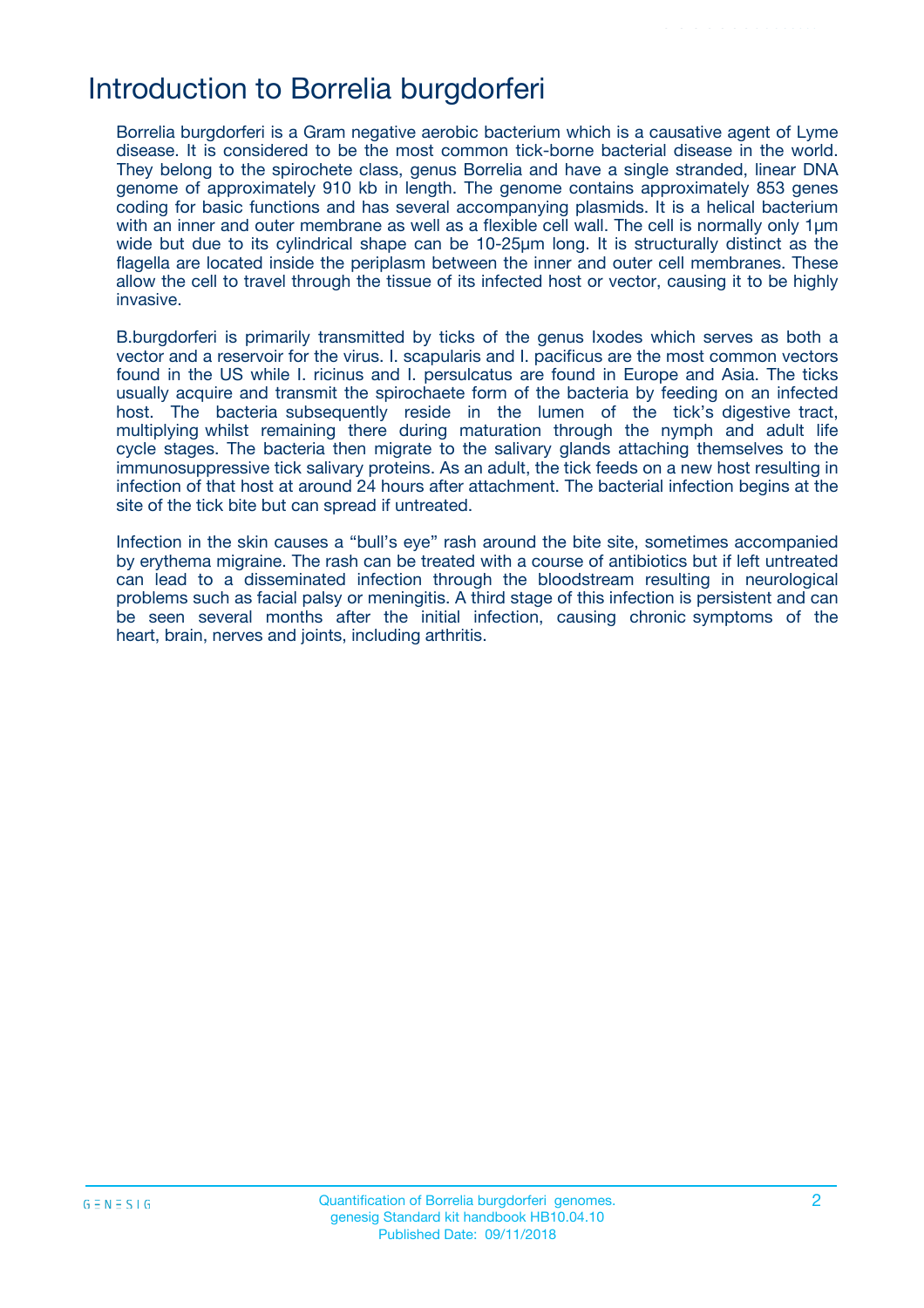

The Primerdesign genesig Kit for Borrelia burgdorferi (B.burgdorferi) genomes is designed for the in vitro quantification of B.burgdorferi genomes. The kit is designed to have a broad detection profile. Specifically, the primers represent 100% homology with over 95% of the NCBI database reference sequences available at the time of design.

The dynamics of genetic variation means that new sequence information may become available after the initial design. Primerdesign periodically reviews the detection profiles of our kits and when required releases new versions.

If you require further information, or have a specific question about the detection profile of this kit then please send an e.mail to enquiry@primerdesign.co.uk and our bioinformatics team will answer your question.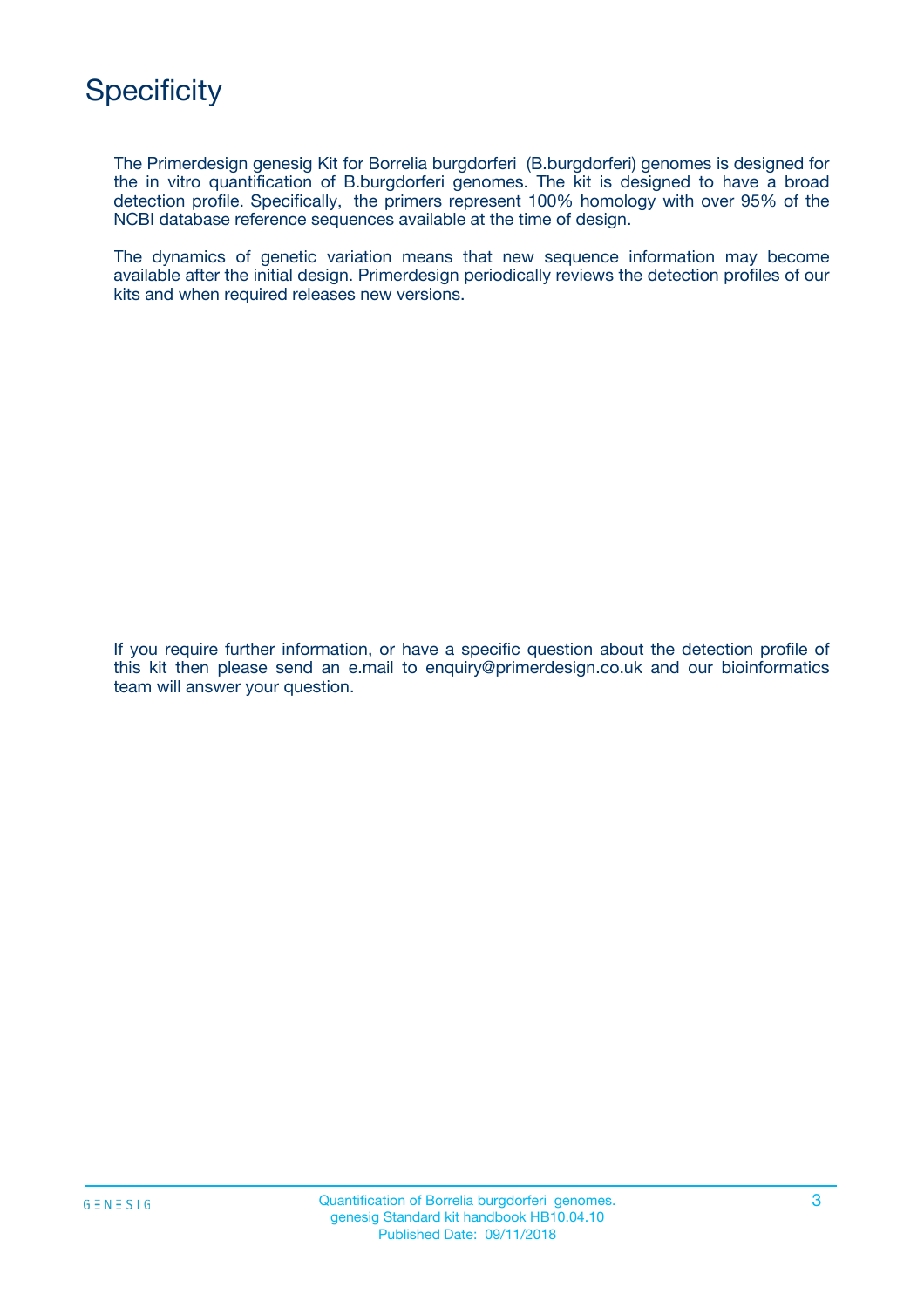# Kit contents

- **B.burgdorferi specific primer/probe mix (150 reactions BROWN)** FAM labelled
- **B.burgdorferi positive control template (for Standard curve RED)**
- **RNase/DNase free water (WHITE)** for resuspension of primer/probe mixes
- **Template preparation buffer (YELLOW)** for resuspension of positive control template and standard curve preparation

# Reagents and equipment to be supplied by the user

#### **Real-time PCR Instrument**

#### **Extraction kit**

This kit is recommended for use with genesig Easy DNA/RNA extraction kit. However, it is designed to work well with all processes that yield high quality RNA and DNA with minimal PCR inhibitors.

#### **oasig**TM **lyophilised or Precision**®**PLUS 2X qPCR Master Mix**

This kit is intended for use with oasig or PrecisionPLUS2X qPCR Master Mix.

**Pipettors and Tips**

**Vortex and centrifuge**

**Thin walled 1.5 ml PCR reaction tubes**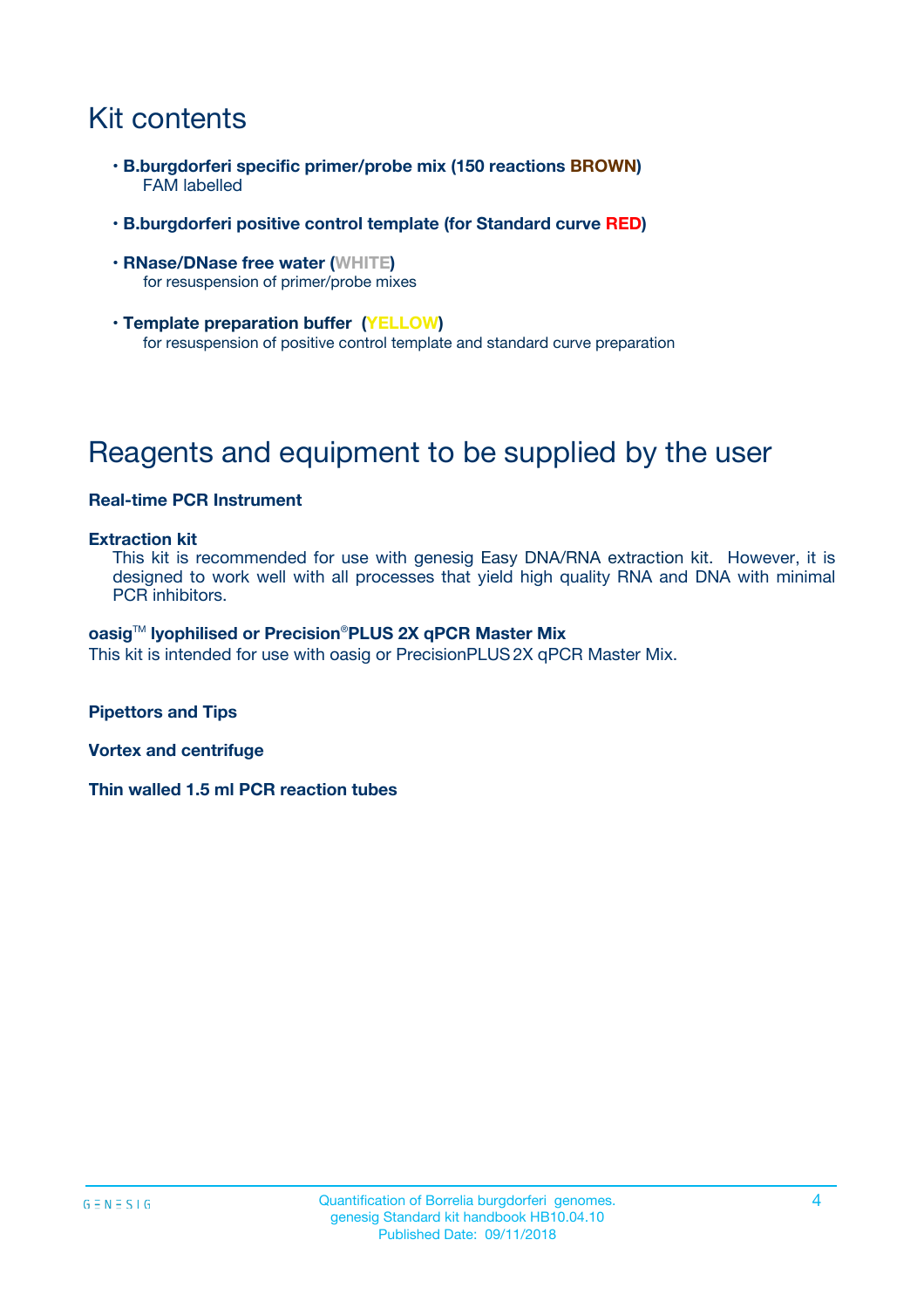### Kit storage and stability

This kit is stable at room temperature but should be stored at -20ºC on arrival. Once the lyophilised components have been resuspended they should not be exposed to temperatures above -20°C for longer than 30 minutes at a time and unnecessary repeated freeze/thawing should be avoided. The kit is stable for six months from the date of resuspension under these circumstances.

If a standard curve dilution series is prepared this can be stored frozen for an extended period. If you see any degradation in this serial dilution a fresh standard curve can be prepared from the positive control.

Primerdesign does not recommend using the kit after the expiry date stated on the pack.

### Suitable sample material

All kinds of sample material suited for PCR amplification can be used. Please ensure the samples are suitable in terms of purity, concentration, and DNA integrity. Always run at least one negative control with the samples. To prepare a negative-control, replace the template DNA sample with RNase/DNase free water.

### Dynamic range of test

Under optimal PCR conditions genesig B.burgdorferi detection kits have very high priming efficiencies of >95% and can detect less than 100 copies of target template.

### Notices and disclaimers

This product is developed, designed and sold for research purposes only. It is not intended for human diagnostic or drug purposes or to be administered to humans unless clearly expressed for that purpose by the Food and Drug Administration in the USA or the appropriate regulatory authorities in the country of use. During the warranty period Primerdesign genesig detection kits allow precise and reproducible data recovery combined with excellent sensitivity. For data obtained by violation to the general GLP guidelines and the manufacturer's recommendations the right to claim under guarantee is expired. PCR is a proprietary technology covered by several US and foreign patents. These patents are owned by Roche Molecular Systems Inc. and have been sub-licensed by PE Corporation in certain fields. Depending on your specific application you may need a license from Roche or PE to practice PCR. Additional information on purchasing licenses to practice the PCR process may be obtained by contacting the Director of Licensing at Roche Molecular Systems, 1145 Atlantic Avenue, Alameda, CA 94501 or Applied Biosystems business group of the Applera Corporation, 850 Lincoln Centre Drive, Foster City, CA 94404. In addition, the 5' nuclease assay and other homogeneous amplification methods used in connection with the PCR process may be covered by U.S. Patents 5,210,015 and 5,487,972, owned by Roche Molecular Systems, Inc, and by U.S. Patent 5,538,848, owned by The Perkin-Elmer Corporation.

### Trademarks

Primerdesign™ is a trademark of Primerdesign Ltd.

genesig $^\circledR$  is a registered trademark of Primerdesign Ltd.

The PCR process is covered by US Patents 4,683,195, and 4,683,202 and foreign equivalents owned by Hoffmann-La Roche AG. BI, ABI PRISM® GeneAmp® and MicroAmp® are registered trademarks of the Applera Genomics (Applied Biosystems Corporation). BIOMEK® is a registered trademark of Beckman Instruments, Inc.; iCycler™ is a registered trademark of Bio-Rad Laboratories, Rotor-Gene is a trademark of Corbett Research. LightCycler™ is a registered trademark of the Idaho Technology Inc. GeneAmp®, TaqMan® and AmpliTaqGold® are registered trademarks of Roche Molecular Systems, Inc., The purchase of the Primerdesign reagents cannot be construed as an authorization or implicit license to practice PCR under any patents held by Hoffmann-LaRoche Inc.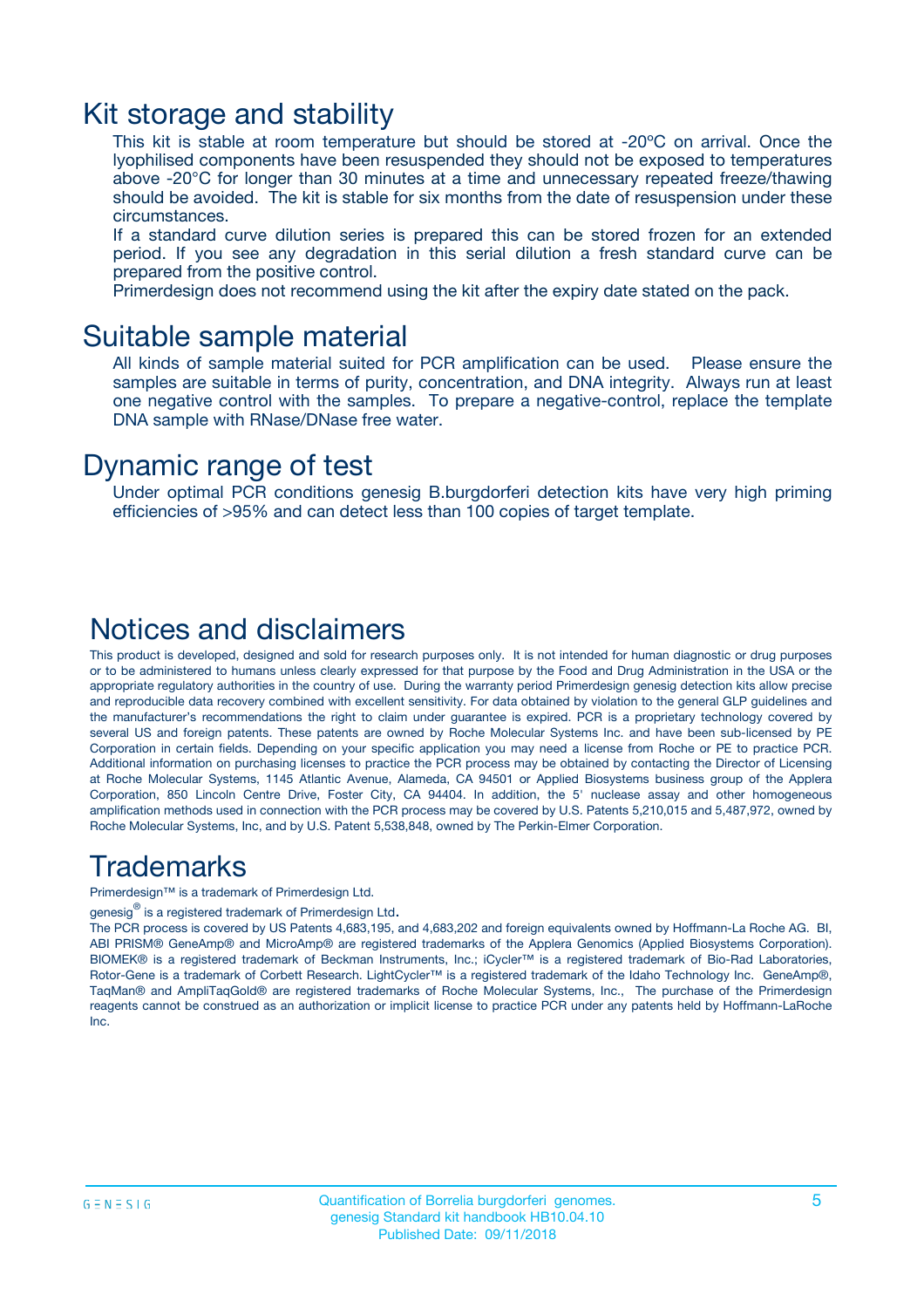### Principles of the test

#### **Real-time PCR**

A B.burgdorferi specific primer and probe mix is provided and this can be detected through the FAM channel.

The primer and probe mix provided exploits the so-called TaqMan® principle. During PCR amplification, forward and reverse primers hybridize to the B.burgdorferi DNA. A fluorogenic probe is included in the same reaction mixture which consists of a DNA probe labeled with a 5`-dye and a 3`-quencher. During PCR amplification, the probe is cleaved and the reporter dye and quencher are separated. The resulting increase in fluorescence can be detected on a range of qPCR platforms.

#### **Positive control**

For copy number determination and as a positive control for the PCR set up, the kit contains a positive control template. This can be used to generate a standard curve of B.burgdorferi copy number / Cq value. Alternatively the positive control can be used at a single dilution where full quantitative analysis of the samples is not required. Each time the kit is used, at least one positive control reaction must be included in the run. A positive result indicates that the primers and probes for detecting the target B.burgdorferi gene worked properly in that particular experimental scenario. If a negative result is obtained the test results are invalid and must be repeated. Care should be taken to ensure that the positive control does not contaminate any other kit component which would lead to false-positive results. This can be achieved by handling this component in a Post PCR environment. Care should also be taken to avoid cross-contamination of other samples when adding the positive control to the run. This can be avoided by sealing all other samples and negative controls before pipetting the positive control into the positive control well.

#### **Negative control**

To validate any positive findings a negative control reaction should be included every time the kit is used. For this reaction the RNase/DNase free water should be used instead of template. A negative result indicates that the reagents have not become contaminated while setting up the run.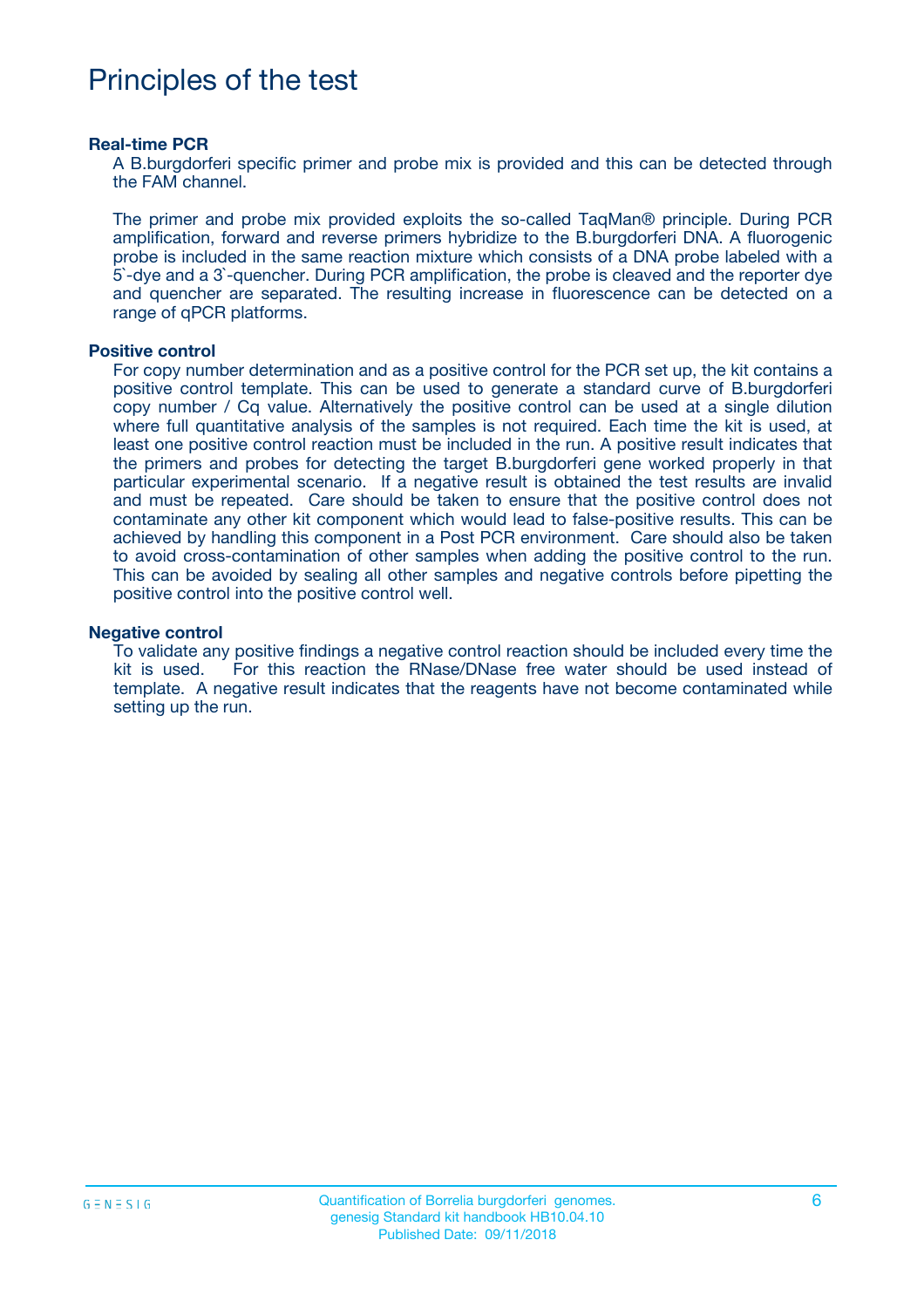### Resuspension protocol

To minimize the risk of contamination with foreign DNA, we recommend that all pipetting be performed in a PCR clean environment. Ideally this would be a designated PCR lab or PCR cabinet. Filter tips are recommended for all pipetting steps.

#### **1. Pulse-spin each tube in a centrifuge before opening.**

This will ensure lyophilised primer and probe mix is in the base of the tube and is not spilt upon opening the tube.

**2. Resuspend the kit components in the RNase/DNase free water supplied, according to the table below.**

To ensure complete resuspension, vortex each tube thoroughly.

| Component - resuspend in water         | Volume |
|----------------------------------------|--------|
| <b>Pre-PCR pack</b>                    |        |
| B.burgdorferi primer/probe mix (BROWN) | 165 ul |

#### **3. Resuspend the positive control template in the template preparation buffer supplied, according to the table below:**

To ensure complete resuspension, vortex the tube thoroughly.

| Component - resuspend in template preparation buffer | Volume      |
|------------------------------------------------------|-------------|
| <b>Post-PCR heat-sealed foil</b>                     |             |
| B.burgdorferi Positive Control Template (RED) *      | $500$ $\mu$ |

\* This component contains high copy number template and is a VERY significant contamination risk. It must be opened and handled in a separate laboratory environment, away from the other components.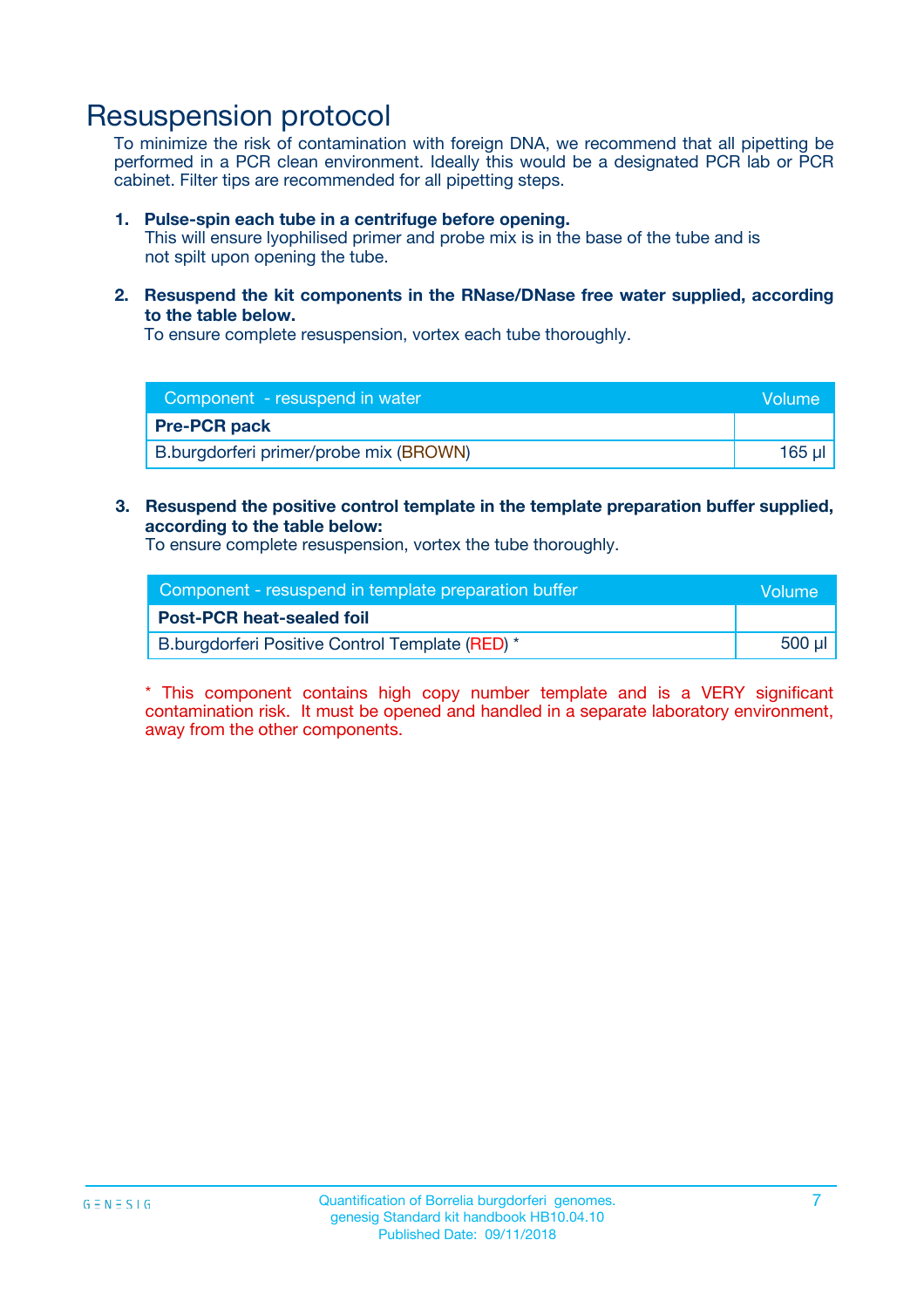# qPCR detection protocol

**1. For each DNA sample prepare a reaction mix according to the table below:** Include sufficient reactions for positive and negative controls.

| Component                                 | Volume   |
|-------------------------------------------|----------|
| oasig or PrecisionPLUS 2X qPCR Master Mix | 10 $\mu$ |
| B.burgdorferi primer/probe mix (BROWN)    | 1 $\mu$  |
| <b>RNase/DNase free water (WHITE)</b>     | $4 \mu$  |
| <b>Final Volume</b>                       | $15 \mu$ |

- **2. Pipette 15µl of this mix into each well according to your qPCR experimental plate set up.**
- **3. Prepare DNA templates for each of your samples.**
- **4. Pipette 5µl of DNA template into each well, according to your experimental plate set up.**

For negative control wells use 5µl of RNase/DNase free water. The final volume in each well is 20µl.

**5. If a standard curve is included for quantitative analysis, prepare a reaction mix according to the table below:**

| Component                                 | Volume   |
|-------------------------------------------|----------|
| oasig or PrecisionPLUS 2X qPCR Master Mix | 10 µl    |
| B.burgdorferi primer/probe mix (BROWN)    | 1 µI     |
| <b>RNase/DNase free water (WHITE)</b>     | $4 \mu$  |
| <b>Final Volume</b>                       | $15 \mu$ |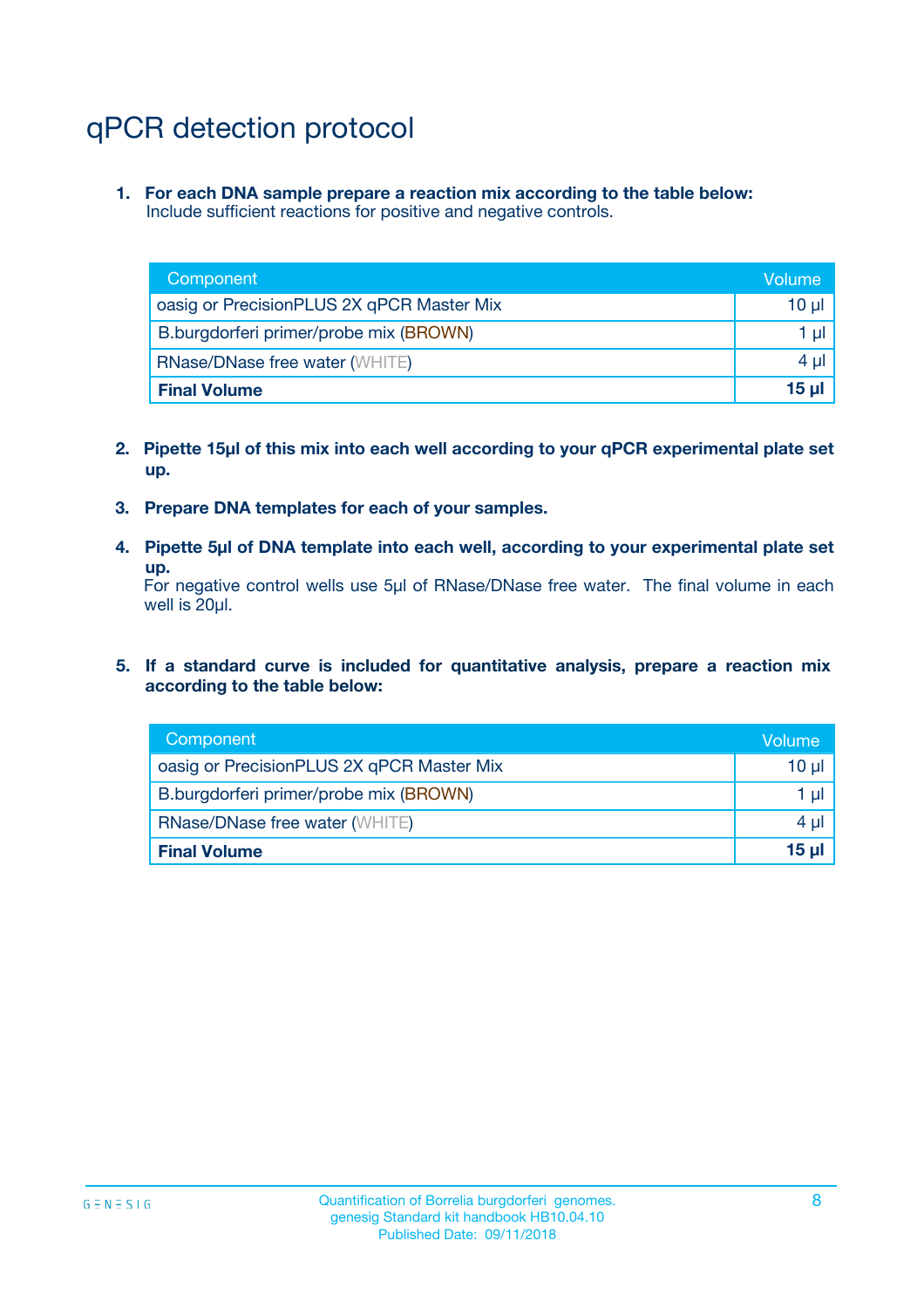#### **6. Preparation of a standard curve dilution series.**

- 1) Pipette 90µl of template preparation buffer into 5 tubes and label 2-6
- 2) Pipette 10µl of Positive Control Template (RED) into tube 2
- 3) Vortex thoroughly
- 4) Change pipette tip and pipette 10µl from tube 2 into tube 3
- 5) Vortex thoroughly

Repeat steps 4 and 5 to complete the dilution series

| <b>Standard Curve</b>         | <b>Copy Number</b>     |
|-------------------------------|------------------------|
| Tube 1 Positive control (RED) | $2 \times 10^5$ per µl |
| Tube 2                        | $2 \times 10^4$ per µl |
| Tube 3                        | $2 \times 10^3$ per µl |
| Tube 4                        | $2 \times 10^2$ per µl |
| Tube 5                        | 20 per µl              |
| Tube 6                        | 2 per ul               |

7. Pipette 5µl of standard template into each well for the standard curve according to your experimental plate set up.

The final volume in each well is 20µl.

# qPCR amplification protocol

Amplification conditions using oasig or PrecisionPLUS2X qPCR Master Mix.

|             | <b>Step</b>       | <b>Time</b>     | Temp    |
|-------------|-------------------|-----------------|---------|
|             | Enzyme activation | 2 min           | 95 °C   |
| Cycling x50 | Denaturation      | 10 <sub>s</sub> | 95 $°C$ |
|             | DATA COLLECTION * | 60 s            | 60 °C   |

\* Fluorogenic data should be collected during this step through the FAM channel